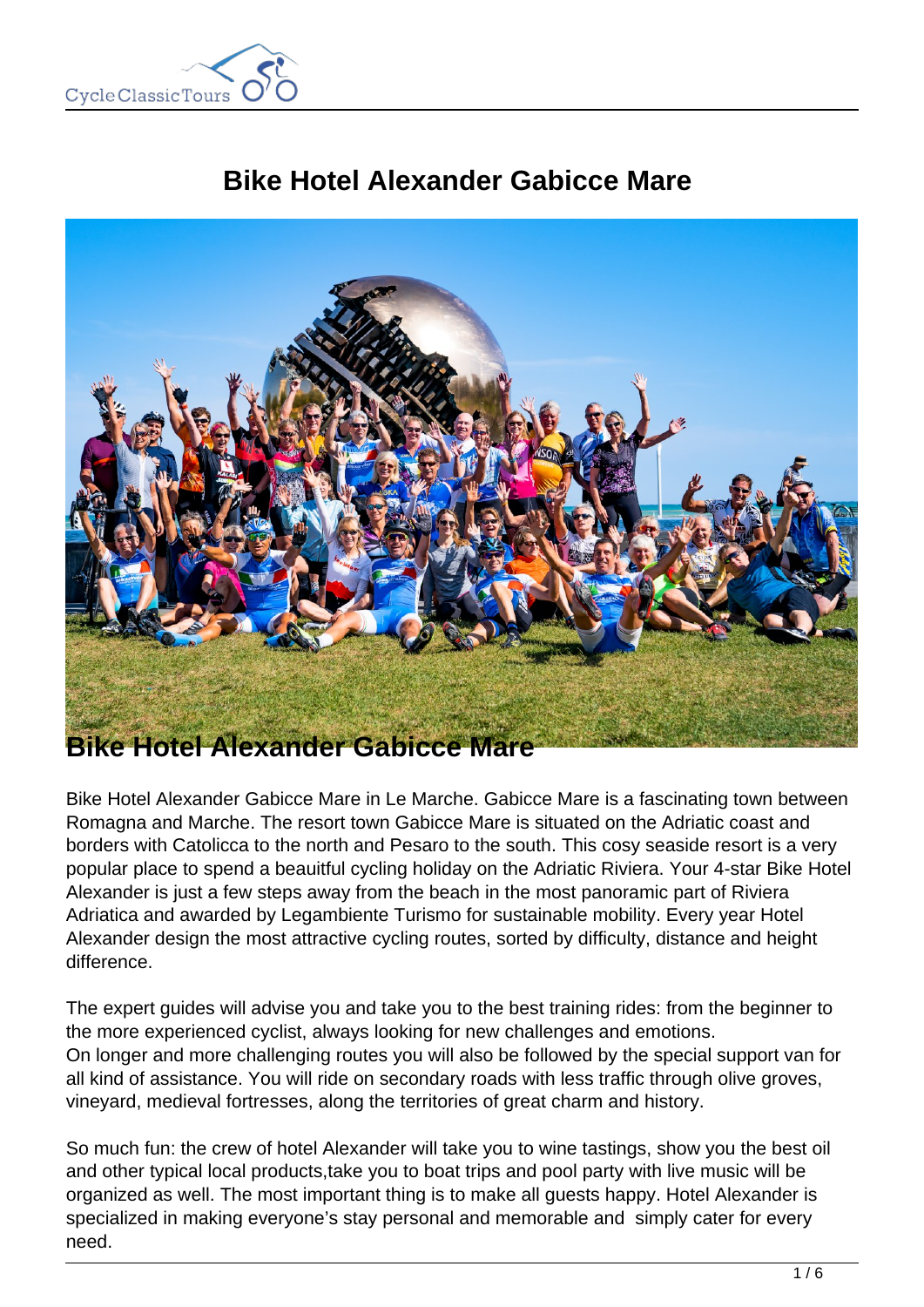

Are you looking for an unique cycling experience? Hotel Alexander will make your dreams come true!



# BIKE HOTELSSE

The region of Le Marche and Emilia Romagna is a superb road cycling destination. Many professional cyclists have trained in the hills of Le Marche and Emilia Romagna, including the iconic Italian hero Marco Pantani who born in Cesenatico.

## **Why choose the 4 star Hotel Alexander?**

- The 4 start Alexander hotel has been a bike hotel since 2001. In these years they have ridden thousands of km with guests from all over the world and always done it with great passion.
- The perfect position for cyclist: The hotel is sitiuated at the entrance of the San Bartolo Natural Park, facing the sea, in the most panoramic spot of the Adriatic Riviera and offers all the pluses for a holiday to remember!
- While you ride... non-cyclist friends can have fun with as well!
- The expert guides will take you to discover, experience whilst describing this amazing territory between Marche and Romagna, whether on road bikes, MTB, Gravel, E-Bike.
- If you don't want to bring your own bike ... why not rent from us!

Moreover the hotel has a spacious and secured bike storage room, where you can clean the bike or fix it in a small but well-equipped workshop! You can also use the daily, complimentary laundry service for your sports gear.

Check also all our bike rental outlets in Emilia Romagna - **CCT BIKE RENTAL OUTLETS EMILIA ROMAGNA**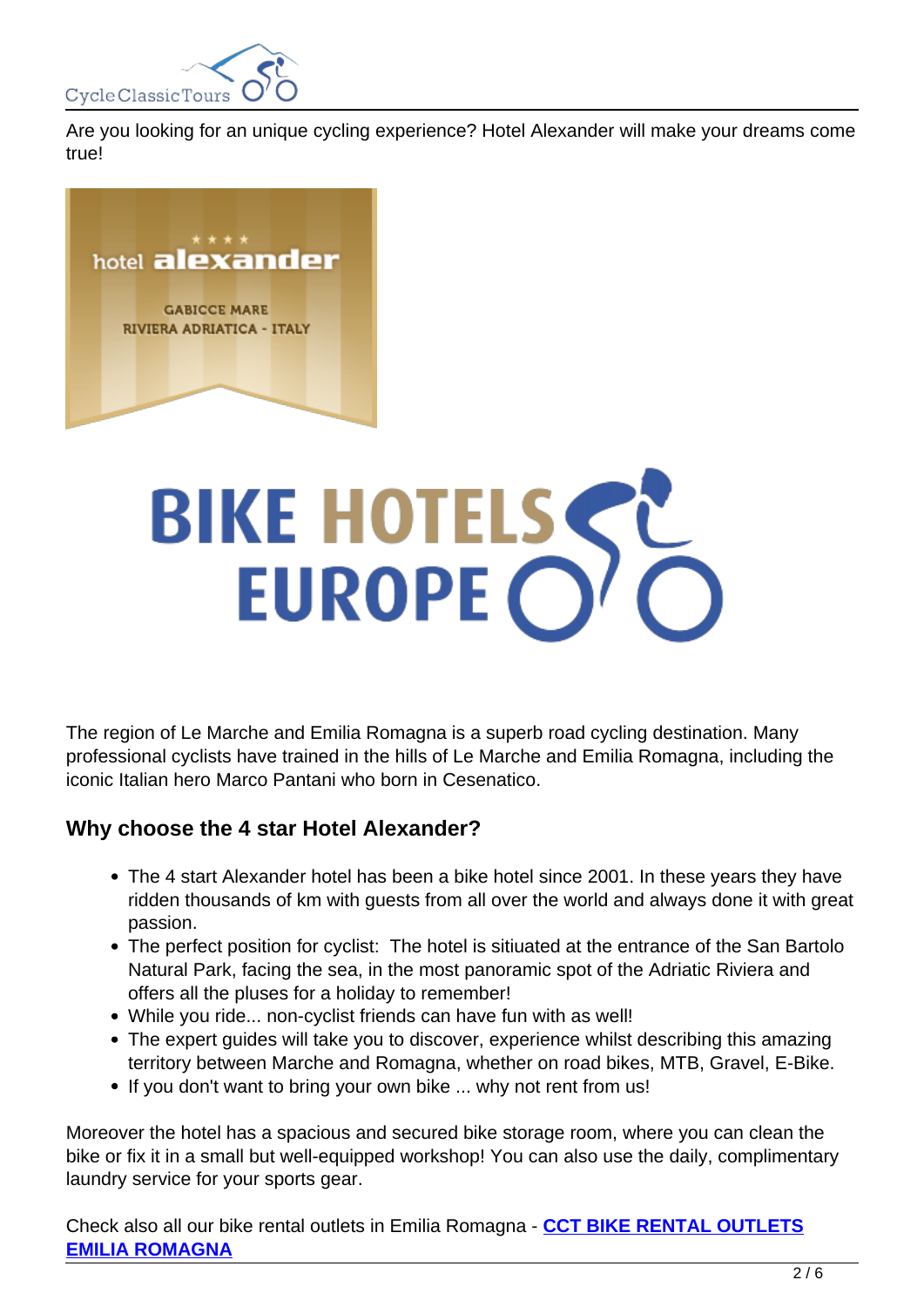

# **Happy Cycling!**

**Team Cycle Classic Tours and the staff of Bike Hotel Alexander Gabicce Mare in Le Marche**

# **Facilities**

- Bike Rental
- Half & Full board
- Guided bike tours
- Bike Workshop
- Bike Storage
- Jacuzzi Sauna
- Laundry Service
- Outdoor Pool
- Transfer Service
- Car Parking
- Restaurant
- Free Wi -Fi
- Bike Maps
- Info Desk
- Bar
- Bike Friendly Meals
- Ride Support
- Soft Drinks

## **8 DAYS - 7 NIGHTS ROAD & MTB BIKE HOLIDAY 2021**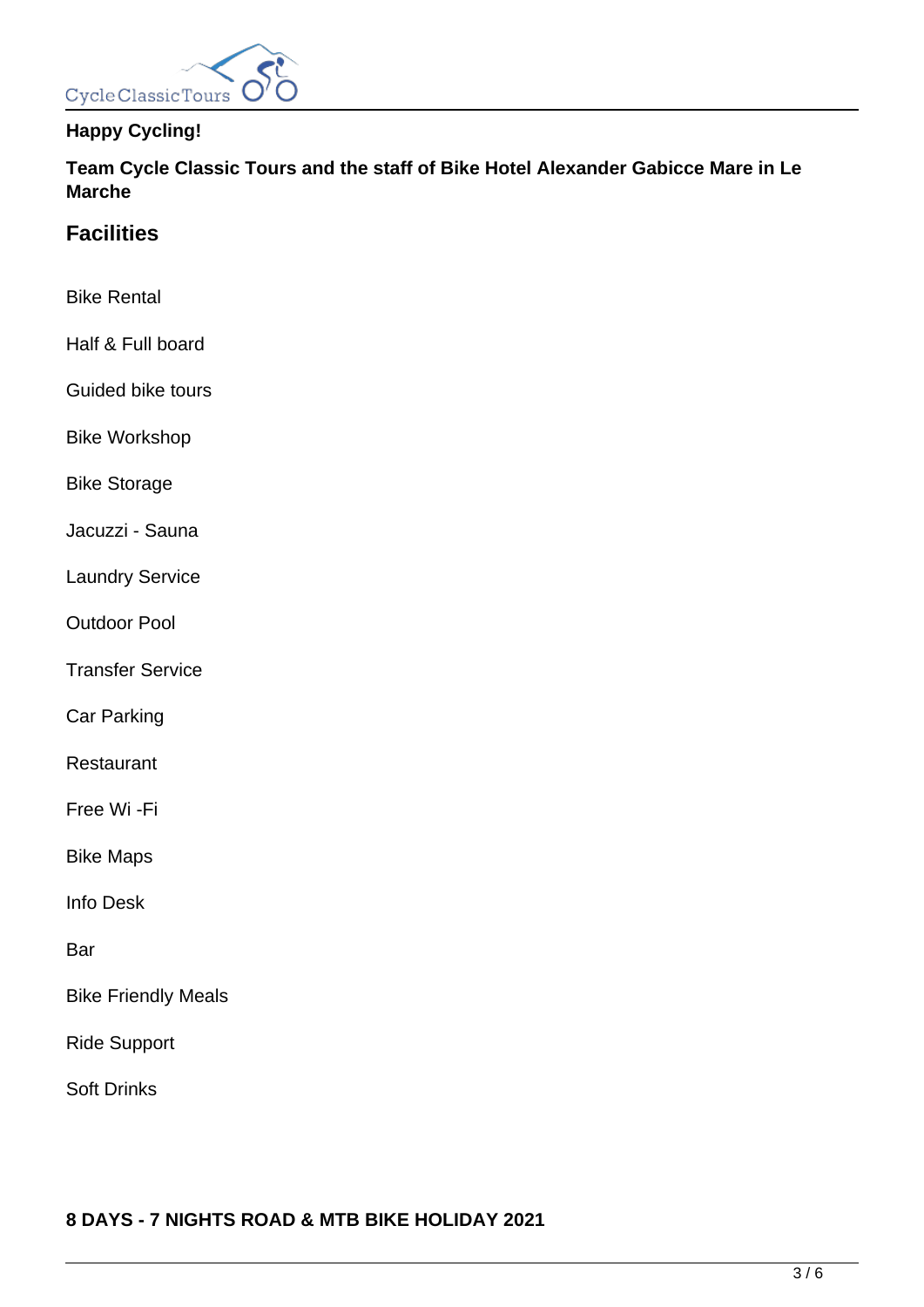





- 7 nights (8 days) in Super Half board: hearty breakfast, buffet lunch after your bike tours and dinner à la carte
- Renewed double room with all comfort and balcony with sea view
- Welcome drinkand presentation of the bike itineraries by the Bike Manager who is every day at your disposal
- Delivery of the Alexander Hotel bike T-shirt
- Every evening briefing at7 pm at the bar of the hotel to discuss the program for the following day
- A safe depositfor 80 bicycles, with a well-equipped workshop and an area for minor repairs
- Column for bike washing and maintenance
- Expert mechanicwill be at your disposal for assistance and minor repairs
- Immediate first aid assistanceand bicycle recovery in case of breakdown
- Van assistence for special tour
- 5 biketours per week in groups of max 10/12 people with expert quides divided in different levels (easy, medium and hard)
- Detailedroad-biking routes, and a detailed Road Book for MTB
- Laundry servicefor your biking garments, plus shoe-drying in case of rain
- Bananas and water for your biking
- Saline intergrators for your biking
- On your return from your bike tours, a GRAND BUFFETof hors d'oeuvres, delicious hot dishes, salad, pasta, sweets and fruit, served until 4 p.m.
- Dinner à la carte with a 3 choice menu (fish, meat, vegetarian) and hors d'oeuvres buffet
- Mineral water and local wine at meals
- Mineral water and soft drinks at Minibar in the room
- In May and September in the rest day: boat tripand BBQ Pool Party with music at lunch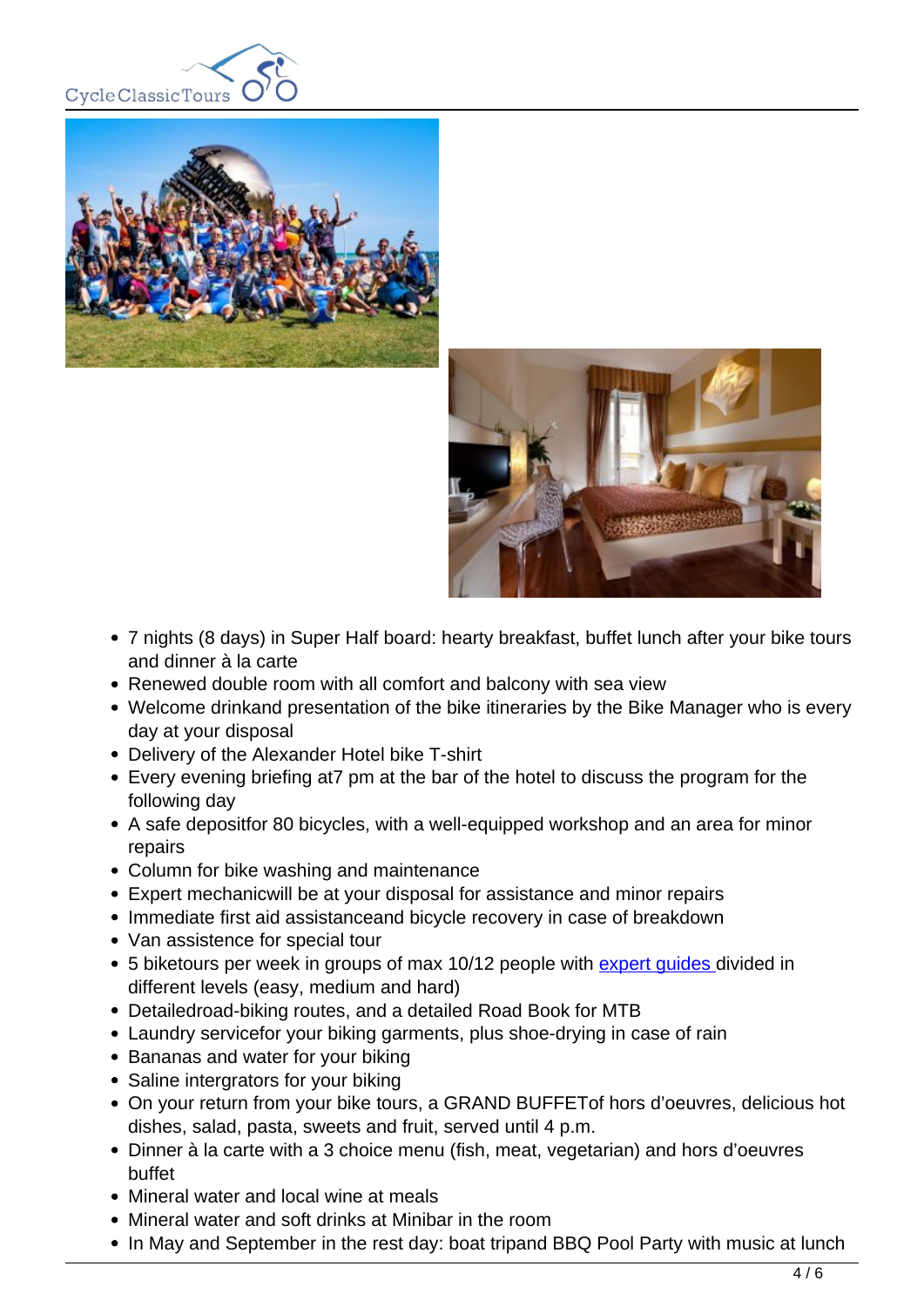

- Oil, wine and cheese sampling at the Tenuta Carlini(only 8 km from the hotel)
- Fitness Corner and sauna
- Heated pool with hydro massage
- Free wi-fi

Special price starting from € 625,00 per person in double room with the **CCT code** Single room



supplement: from € 105,00



# **#ILOVEMYBIKE**

… **Live your bike in total freedom!** Special offer valids from 1st to 31st May 2021 **Services included:**

- Bike folder with maps of cycling routes
- Rich breakfast buffet: sweet and savory
- Bananas, sandwiches and water for bike rides
- Dinner à la carte with three menus: fish, meat and vegetarian
- Safe depositwith workshop corner and washing
- Mechanicavailable for small repairs and assistance
- Heated outdoor swimming pool with large whirlpool
- Daily laundry servicefor technical clothing
- Wi-fi
- Private parking
- Sky Sport in the bar area

## **Price per person per day:**

• Single room:  $€ 75.00$